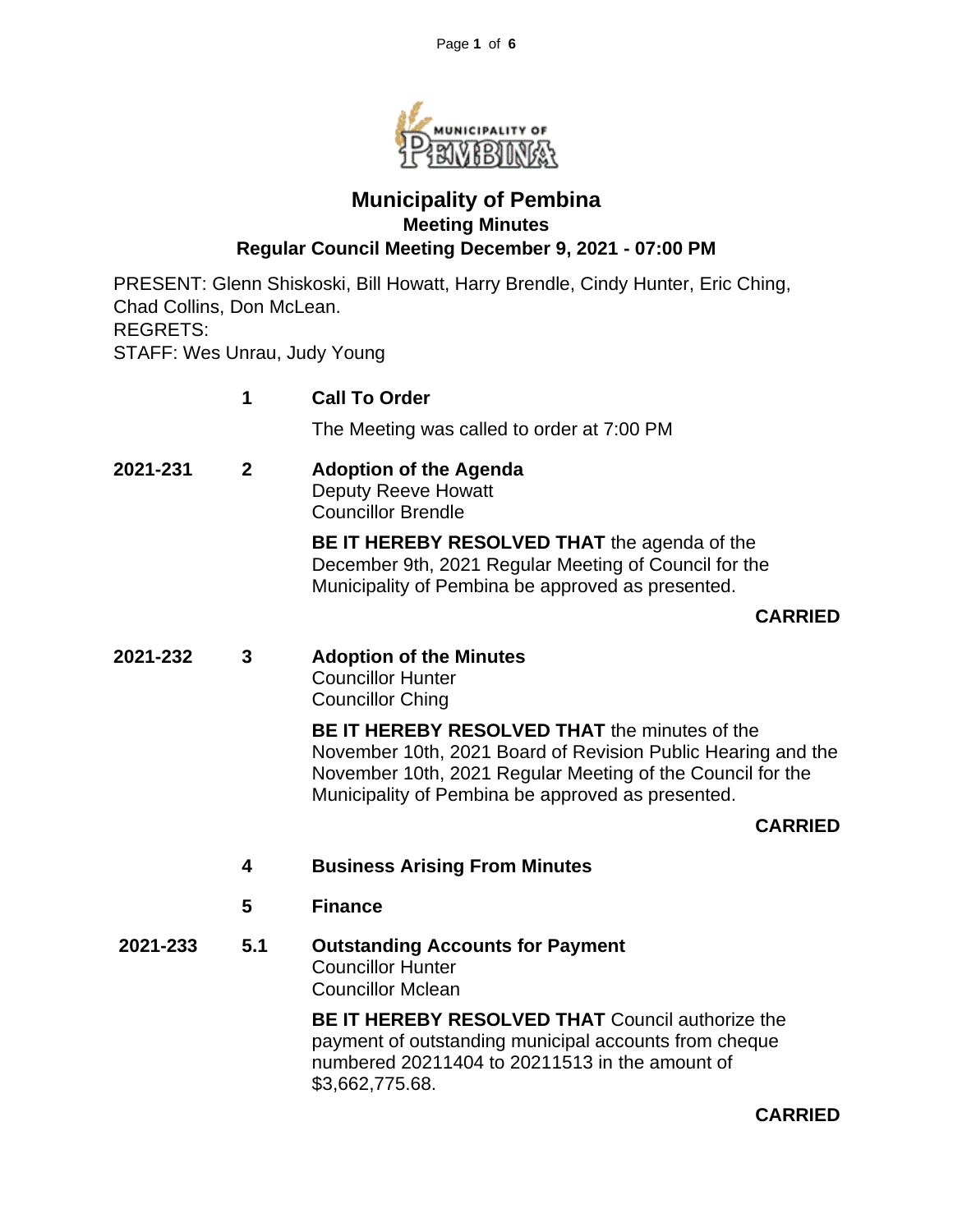**2021-234 5.2 Financial Statement to November 30, 2021** Deputy Reeve Howatt Councillor Collins

**BE IT HEREBY RESOLVED THAT** Council approves the November 2021 Financial Statement.

**CARRIED**

- **6 By Laws & Policies**
- **2021-235 6.1 Bylaw 19/2021 - Council Indemnity - 2nd Reading** Councillor Mclean Councillor Brendle

**BE IT HEREBY RESOLVED THAT** Bylaw 19/2021, being a Bylaw to provide remuneration to members of Council, be read a 2nd time.

**CARRIED**

**2021-236 6.2 Bylaw 19/2021 - Council Indemnity - 3rd Reading** Deputy Reeve Howatt Councillor Ching

> **BE IT HEREBY RESOLVED THAT** Bylaw 19/2021, being a Bylaw to provide remuneration to members of Council, be read a 3rd and final time and be signed and sealed and therefore passed as a bylaw of the Municipality of Pembina.

| Name                 | Yes          | <b>No</b> | <b>Abstained Absent</b> |  |
|----------------------|--------------|-----------|-------------------------|--|
| <b>Harry Brendle</b> | $\checkmark$ |           |                         |  |
| Eric Ching           | $\checkmark$ |           |                         |  |
| <b>Chad Collins</b>  | $\sqrt{ }$   |           |                         |  |
| <b>Bill Howatt</b>   | $\checkmark$ |           |                         |  |
| <b>Cindy Hunter</b>  | $\checkmark$ |           |                         |  |
| Don Mclean           | $\checkmark$ |           |                         |  |
| Glenn Shiskoski      |              |           |                         |  |

**CARRIED**

- **7 Delegations**
- **8 Correspondence**
- **8.1 FCM Asset Management Funding**
- **9 Reports of Committees**
- **9.1 Infrastructure Committee**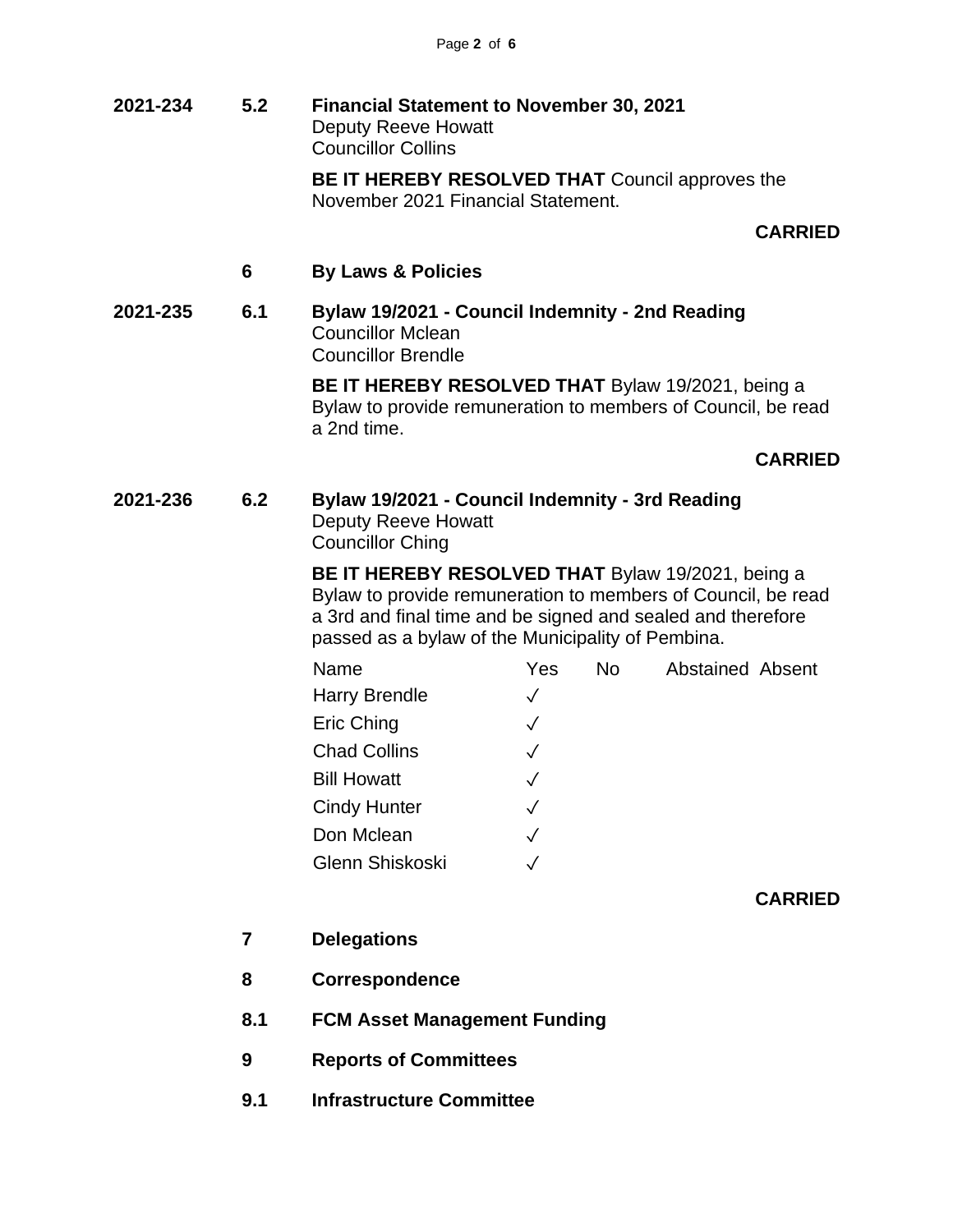- **9.2 Personnel Committee**
- **9.3 Machinery Committee**
- **9.4 Finance & Administration**
- **10 General or Other Business**

#### **2021-237 10.1 Committee Appointments** Deputy Reeve Howatt Councillor Collins

**BE IT HEREBY RESOLVED THAT** the Council committee appointments for 2022 for the Municipality of Pembina be as follows:

Pembina Manitou, Pembina La Riviere and Darlingford Fire Depts.: Harry L.U.D. of Darlingford : Chad / Eric L.U.D. of La Riviere : Harry / Cindy Morden Veterinary District : Chad / Cindy Pilot Mound Veterinary District : Cindy / Bill South Central Veterinary District : Bill / Chad South Central Regional Library : Chad Community Futures Heartland : Don Administration and Finance : Don / Bill / Chad Infrastructure : Bill / Eric / Don Machinery : Chad / Harry / Eric Planning and Development : Cindy / Harry / Eric South Central District Water Co-op Inc.: Harry / Don Personnel, Health and Safety : Cindy / Harry / Chad

#### **CARRIED**

# **2021-238 10.2 Utility to Taxes**

Councillor Hunter Councillor Collins

**WHEREAS** the council of the municipality known as the Town of Manitou approved Policy Fin 04 – 12 which states that any delinquent balance on a utility account may be added to the property owners' taxes at the end of the fiscal year and added to the following years taxes;

**THEREFORE BE IT RESOLVED THAT** Council do hereby approve the addition of outstanding utility accounts numbered: 39.001, 66.001, 98.001, 104.000, 115.003, 118.001, 124.001, 152.006, 168.003, 190.000, 199.001, 248.002, 262.003, 272.000, 286.000, 290.0014, 321.005, 322.002, 341.003, 351.006, 357.000, 367.003, 397.000, 408.000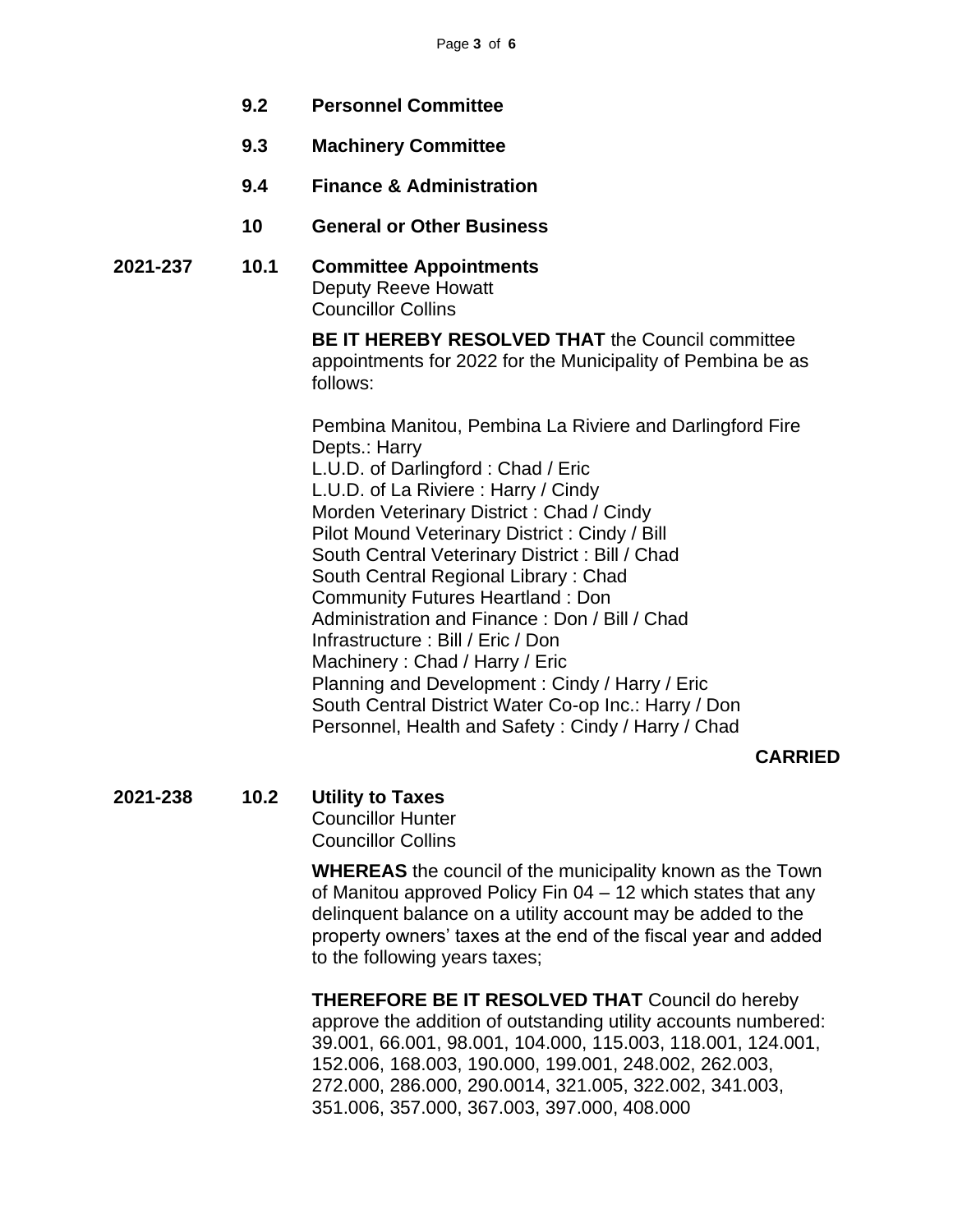in the total amount of \$22,417.27 be added to tax rolls:

300700.000, 301500.000, 301800.000, 302100.000, 302300.000, 304100.000, 304700.000, 306700.000, 308200.000, 310900.000, 315300.000, 317700.000, 318100.000, 324150.000, 330800.000, 331500.000, 333400.000, 335100.000, 336000.000, 338050.000, 339200.000, 339550.000, 341100.000, 343419.000.

#### **CARRIED**

**2021-239 10.3 Subdivision 4161-21-8151**

Councillor Ching Councillor Collins

**WHEREAS** the Municipality of Pembina received subdivision application file #4161-21-8151 from the Manitoba Department of Municipal Government Community and Regional Planning Branch;

**THEREFORE BE IT HEREBY RESOLVED THAT** Council of the Municipality of Pembina hereby approve the subdivision application from registered owner Jacob and Tricia Thiessen to subdivide NW1/4 15-2-8W; subject to the applicants obtaining a Conditional Use order for a non-farm related residential development for the proposed lots;

**AND BE IT FURTHER RESOLVED THAT** the applicant is responsible to comply with all conditions and clauses set forth by the commenting agencies on the response to the application that was submitted to the Community and Regional Planning Branch.

#### **CARRIED**

**2021-240 10.4 Subdivision 4161-21-8160** Councillor Hunter Deputy Reeve Howatt

> **WHEREAS** the Municipality of Pembina received subdivision application file #4161-21-8160 from the Manitoba Department of Municipal Government Community and Regional Planning Branch;

> **THEREFORE BE IT HEREBY RESOLVED THAT** Council of the Municipality of Pembina hereby approve the subdivision application from registered owner Municipality of Pembina to subdivide Roll # 232600.000 (NW 8-03-07W); also known as 199 Bradburn Street.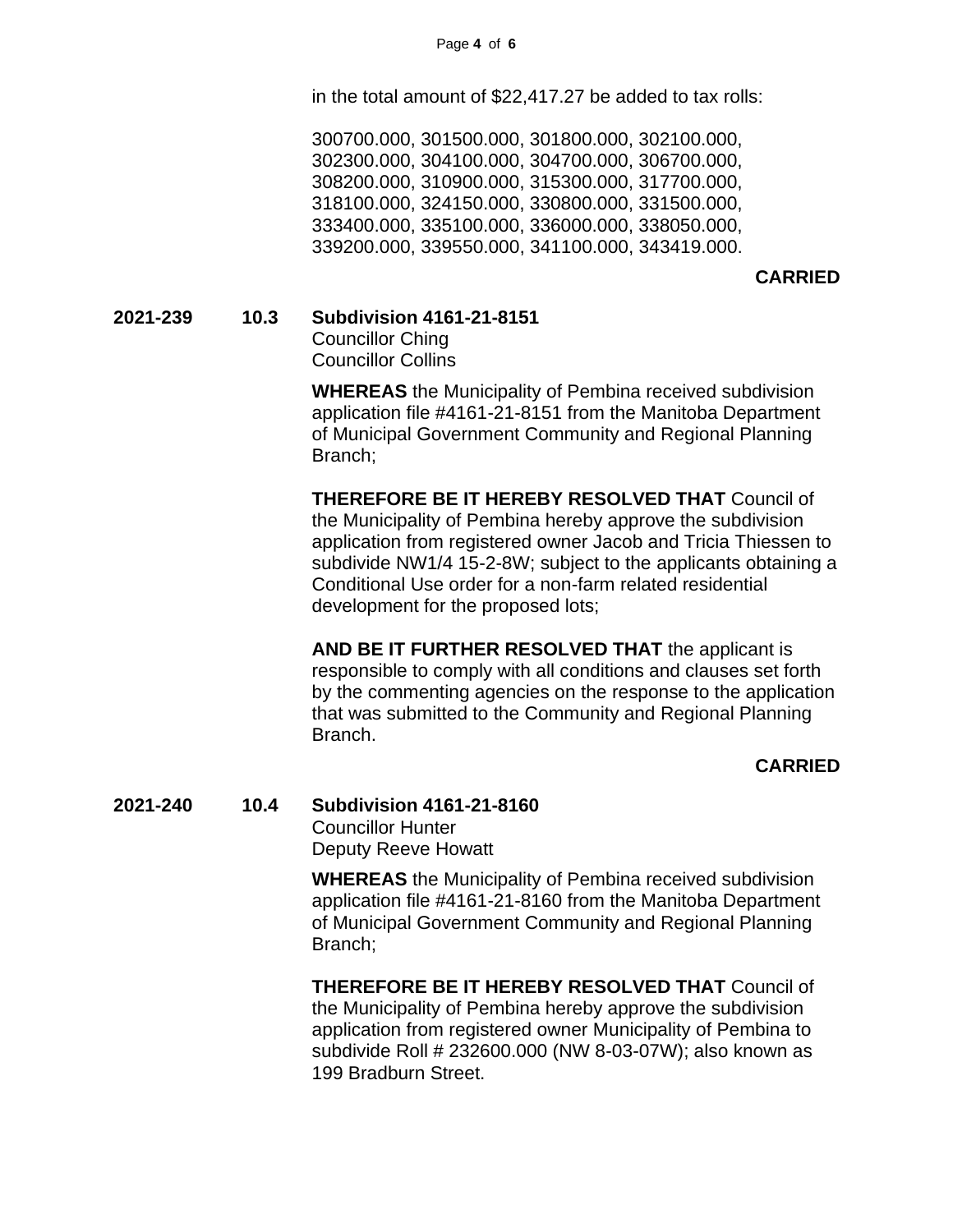**AND BE IT FURTHER RESOLVED THAT** the applicant is responsible to comply with all conditions and clauses set forth by the commenting agencies on the response to the application that was submitted to the Community and Regional Planning Branch.

#### **CARRIED**

#### **2021-241 10.5 Subdivision 4161-21-8161**

Councillor Brendle Councillor Ching

**WHEREAS** the Municipality of Pembina received subdivision application file #4161-21-8161 from the Manitoba Department of Municipal Government Community and Regional Planning Branch;

**THEREFORE BE IT HEREBY RESOLVED THAT** Council of the Municipality of Pembina hereby approve the subdivision application from registered owner Municipality of Pembina to subdivide Roll # 142500.000 (7&9 - - 2101 MLTO); also known as 116 Lionel Avenue.

**AND BE IT FURTHER RESOLVED THAT** the applicant is responsible to comply with all conditions and clauses set forth by the commenting agencies on the response to the application that was submitted to the Community and Regional Planning Branch.

#### **CARRIED**

### **2021-242 10.6 Subdivision 4161-21-8164**

Councillor Mclean Deputy Reeve Howatt

**WHEREAS** the Municipality of Pembina received subdivision application file #4161-21-8164 from the Manitoba Department of Municipal Government Community and Regional Planning Branch;

**THEREFORE BE IT HEREBY RESOLVED THAT** Council of the Municipality of Pembina hereby approve the subdivision application from registered owner Municipality of Pembina to subdivide Roll #341700.000 (18-4-819 MLTO); also known as 900 Front Avenue.

**AND BE IT FURTHER RESOLVED THAT** the applicant is responsible to comply with all conditions and clauses set forth by the commenting agencies on the response to the application